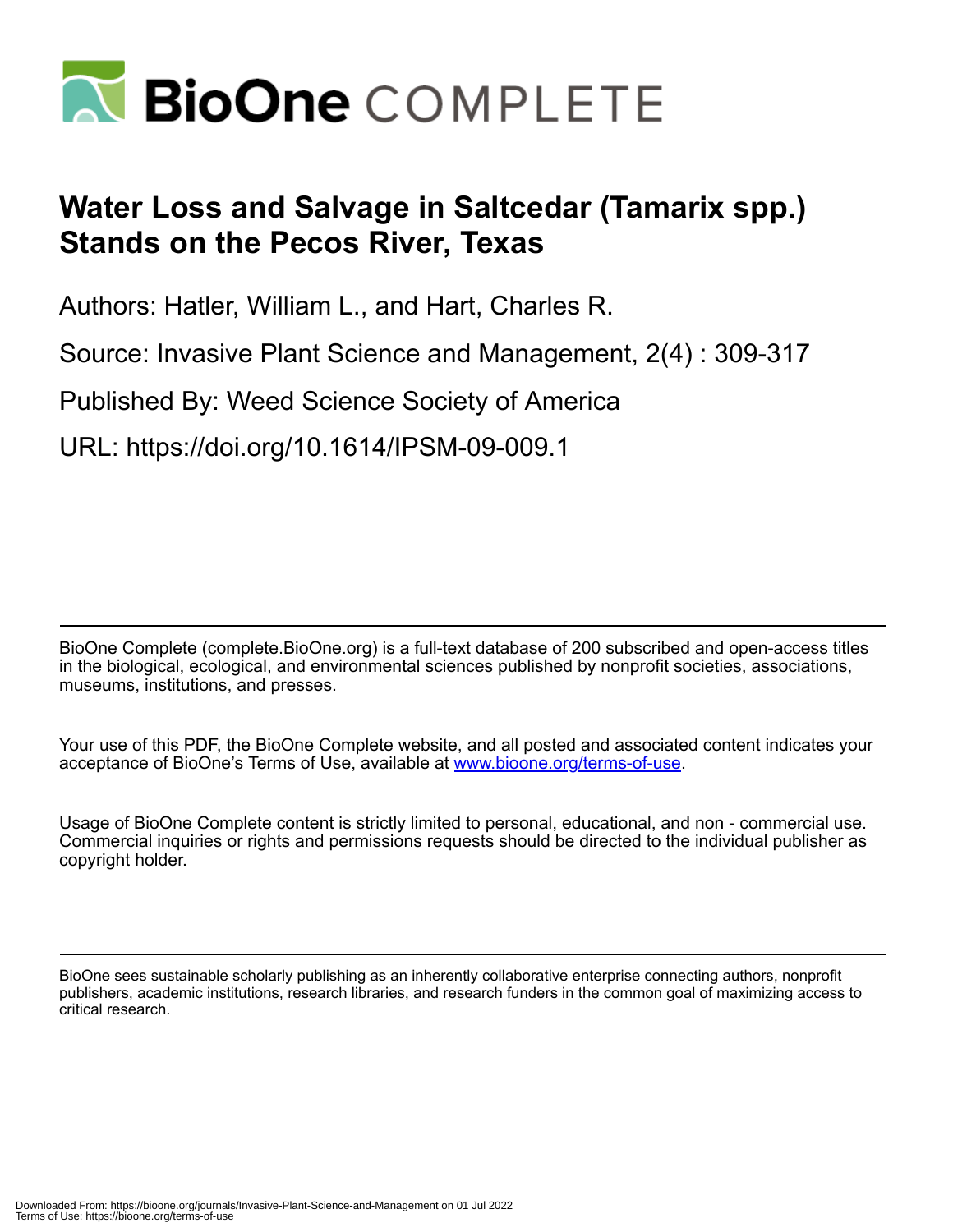# Water Loss and Salvage in Saltcedar (Tamarix spp.) Stands on the Pecos River, Texas

William L. Hatler and Charles R. Hart\*

Water use by saltcedar, an invasive phreatophyte, is of significant concern in many riparian zones in the western United States. Diurnal groundwater fluctuations were analyzed to estimate evapotranspiration and water salvage (water available for other ecological functions) in saltcedar stands over a 6-yr period on a site along the Pecos River in Texas. Seasonal stand-level saltcedar water loss at an untreated control site ranged from 0.42 to 1.18 m/yr. Seasonal water salvage following application of imazapyr ranged from 31% 4 yr after treatment to 82% 2 yr after treatment. Significant water savings may be achieved by chemical saltcedar control, dependent upon water use by replacement vegetation and saltcedar regrowth. A regrowth management strategy is essential to maintain long-term water salvage. Nomenclature: Imazapyr; saltcedar, Tamarix spp.

Key words: Saltcedar water use, water salvage, riparian evapotranspiration.

Saltcedar (*Tamarix* spp.), a phreatophytic tree native to Eurasia, was introduced into the United States by nurserymen in the 1820s (DiTomaso 1998). Subsequent to being planted as an ornamental and for erosion control, saltcedar escaped cultivation in the 1870s and was recognized as an environmental concern in the 1920s (Robinson 1965). Since the 1920s, saltcedar infestations have increased at a rate of approximately 3 to 4% per year in the southwestern United States, and the plant now dominates more than an estimated 600,000 ha (1,500,000 ac) (Robinson 1965). The plant thrives in arid southwestern climates and is commonly found in riparian areas in Utah, Nevada, Arizona, California, New Mexico, Colorado, Oklahoma, and Texas (DiTomaso 1998).

Saltcedar establishment in riparian areas causes several significant environmental concerns. Saltcedar has a marked advantage over native woody species because of its ability to produce seeds almost continually. These have the capability of germinating in conditions unfavorable for most natives (DiTomaso 1998; Sala et al.1996). This contributes to the creation of saltcedar monocultures in

areas once inhabited by cottonwoods (*Populus* spp.), willows (Salix spp.), and other riparian species. In addition, mature saltcedar recovers quickly following fires and can tolerate extreme drought and flooding conditions (DiTomaso 1998; Hart et al. 2005; Robinson 1965). Soil surfaces beneath the saltcedar canopy may exhibit increased salinity due to the plant's ability to use more saline water than other species. Excess salt is excreted from leaves and drops onto the soil surface beneath the canopy, leading to drastically reduced plant diversity in saltcedar stands (Hart et al. 2005; Robinson 1965; Shafroth et al. 2005). As native species such as willows and cottonwoods are replaced by saltcedar, wildlife preferring the native vegetation for cover and food are usually displaced (DiTomaso 1998).

Recent studies have pointed out that water use by individual saltcedar trees is comparable to that of native species it commonly replaces, such as cottonwoods and willows (Glenn and Nagler 2005; Nagler et al. 2003). However, when making comparisons at the stand level, saltcedar often has a substantially higher leaf area index than natives, allowing it to transpire considerably more water (DiTomaso 1998; Sala et al. 1996). Opinions also vary regarding the economic and ecological value of saltcedar removal (Shafroth et al. 2005; Stromberg et al. 2009). Nevertheless, water use by saltcedar remains a large concern for many land managers. Its deep roots give it access to water at depths of up to 10 m (33 ft), and saltcedar has been shown to negatively affect spring flow and surface water levels due to its high evapotranspiration

DOI: 10.1614/IPSM-09-009.1

<sup>\*</sup> First author: Extension Assistant; and second author: Professor, Associate Department Head, and Extension Range Specialist, Department of Ecosystem Science and Management, Texas AgriLife Extension Service, the Texas A&M System, 1229 North U.S. Highway 281, Stephenville, TX 76401. Corresponding author's E-mail: wlhatler@ag.tamu.edu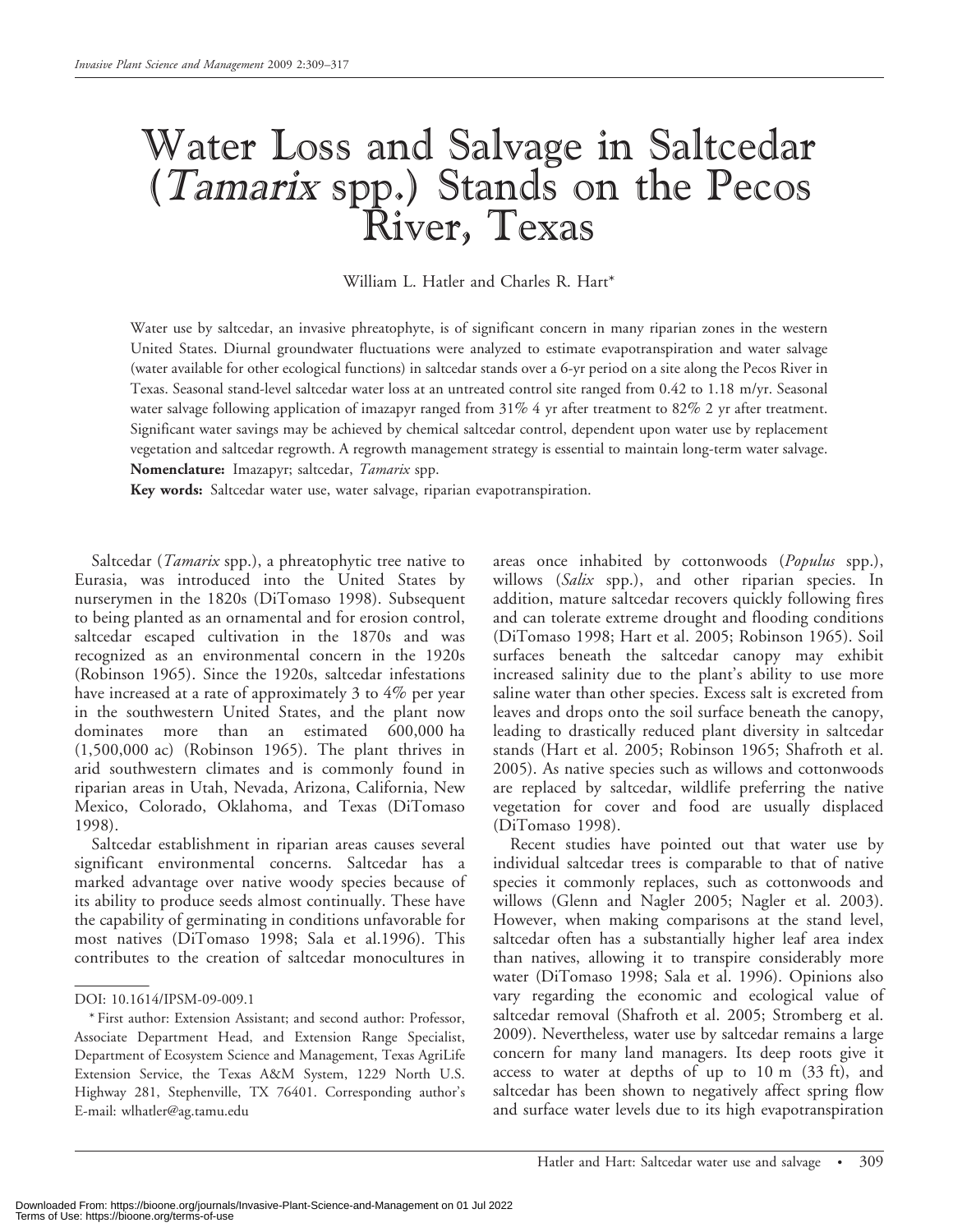# Interpretive Summary

This study concludes that up to 82% water salvage (water available for other ecological functions) was achieved in one growing season by chemical control of saltcedar along the Pecos River in Texas. The volume of water savings is ultimately dependent upon site-specific environmental conditions and, more importantly, replacement vegetation. Assuming net water salvage is the goal of saltcedar control, the Pecos River in Texas is amenable to this practice based on results from this study indicating significantly lower ET rates by native vegetation. This study also concludes that water salvage following chemical control of saltcedar will be short-lived if a strategy for regrowth maintenance is not implemented. It is recommended that sites be inspected and, if needed, saltcedar regrowth treated no later than the third year post-treatment if optimum long-term water salvage is the objective. Based on the agreement of results from this study with others in the literature, reasonably accurate estimates of ET can be calculated by analysis of diurnal groundwater fluctuations coupled with accurate soil specific yield values. Adverse site conditions affected the methodology used in this study and produced conservative estimates of saltcedar water loss and salvage from chemical control. Site conditions in 2001 and 2006 were the most representative of ''normal'' environmental conditions for the study area and, had conditions been as such throughout the study, saltcedar water loss and salvage from chemical control estimates may have been significantly higher. For future studies using well data to calculate ET, it is recommended that pretreatment baseline data be established for a minimum of 3 yr. The differences in environmental conditions between years in this study made it more difficult to make comparisons between the baseline and post-treatment data.

(ET) potential (DiTomaso 1998; Hart et al. 2005; Robinson 1965; van Hylckama 1974).

Analysis of diurnal fluctuations in wells screened in shallow aquifers has been used as a method to determine groundwater consumption by phreatophytes (Butler et al. 2007; Gatewood et al. 1950; Gerla 1992; Hays 2003; Loheide et al. 2005; Rosenberry and Winter 1997; Schilling 2007; Shafroth et al. 2005; Troxell 1936; White 1932; Zhang and Schilling 2006). As plants transpire during the day, the water table lowers if water use is significant. During the night when transpiration decreases or stops completely, the water table recharges (Loheide et al. 2005). This pattern was recognized by White (1932), who developed a method (the White method) for analyzing well hydrographs to estimate plant water use. Soil specific yield is the most critical element of the White method, and care must be taken to ensure the appropriate values are used in the equation (Loheide et al. 2005).

The Pecos River Ecosystem Project (PREP) was begun in 1999 to address the issue of saltcedar infestation along the banks of the Pecos River and its tributaries in Texas. Local, state, and federal entities collaborated to chemically treat a total of 5,462 ha of saltcedar between 1999 and 2005 in an effort to achieve more efficient irrigation deliveries and water conservation within the Red Bluff Water and Power

Control District (Hart 2005). Clayton (2002) found that substantial amounts of water released from Red Bluff Reservoir are lost between the release and delivery points, ranging from 39 to 67% on a monthly basis.

This study was initiated to examine the effects of saltcedar control on water loss along the Pecos River in Texas. Specific objectives were to (1) estimate the amount of water lost seasonally through ET in saltcedar stands along the Pecos River near Mentone, TX; and (2) estimate potential stand-level water salvage achieved by chemically treating saltcedar. Water salvage within the context of this study refers to water no longer used by saltcedar that may be available for other ecological functions. It is not assumed that water savings estimated by this study were made available for human consumption.

### Materials and Methods

**Study Site.** The study area was located in a stand of riparian saltcedar along approximately 3 km (1.9 mi) of the Pecos River near the town of Mentone in Loving County, TX  $(31.692^{\circ}N, 103.622^{\circ}W)$ . The area is located in the Chihuahuan Desert and is characterized by an arid climate, with approximately 28 cm (11 in) of precipitation annually, most of which falls in the summer during short thunderstorms (NCDC 2004). Soils were predominantly fine sand, sandy loam, and clay loam with a clay layer present at varying depths in the soil profile. Riparian vegetation in the area was dominated by dense saltcedar growth, with fourwing saltbush [Atriplex canescens (Pursh) Nutt.] and honey mesquite (Prosopis glandulosa Torr.) commonly occurring in the upper floodplain.

The study site was located approximately 48 km to the southeast of Red Bluff Reservoir, which is situated just below the Texas–New Mexico state line. Red Bluff Reservoir stores water for scheduled releases to irrigation districts within the Red Bluff Water and Power Control District. The streamflow in this section of the Pecos River is highly regulated by releases from Red Bluff, and the river bed has been known to go dry if sufficient water releases are not maintained.

Site Design. Overall project design for this study site was developed by Hays (2003) and in place when this study began. The study site was set up following the EPA (1993) paired plot–study design to allow comparison between two sites (A and B) under different saltcedar treatment scenarios. Eight groundwater monitoring wells, four at each site, were installed along the river before the growing season in 2001. The wells were hand drilled and cased with 5.08-cm-diam polyvinyl chloride (PVC) pipe with a 1.22 m-long well screen attached to the bottom of the casing, and approximately 0.9 m of casing extended above the soil surface. Wells 1, 2, and 3 at both sites were placed in a

310 • Invasive Plant Science and Management 2, October–December 2009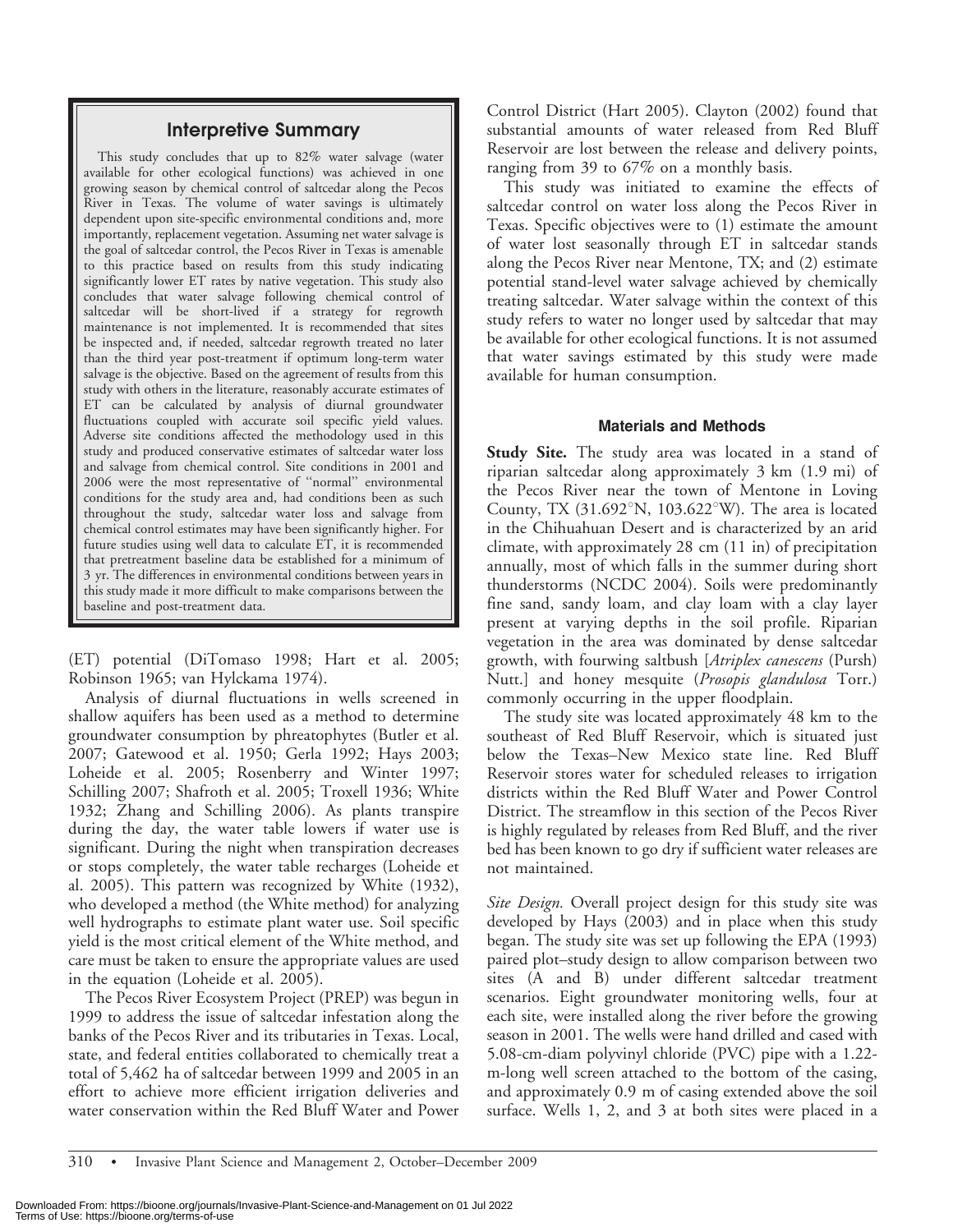triangular formation on the bank immediately adjacent to the river, with wells 1 and 3 located inside the riparian saltcedar stand and well 2 situated at the edge of the stand. Well 5 at both sites, located outside the saltcedar stand in the floodplain, was used to compare water loss of floodplain vegetation with that of saltcedar.

Annular space around the wells of up to 0.3 m below the soil surface was filled with frac sand to prevent the 0.01-m slots in the well screens from clogging, and capped with concrete at the soil surface. A well (A4 and B4) was also installed in the river at each site to monitor water levels in the stream channel. Surface elevations of the wells relative to each other were determined by using a survey transit and range pole, and depth of the wells was measured by lowering a weighted tape measure to the bottom of each well. Each well was cleaned once per year by scrubbing the well screen with a long-handled brush to remove roots, and flushed with pressurized water to clean any silting that could potentially clog the well screen.

Water Loss Calculation. Each groundwater monitoring well was equipped with a pressure transducer data logger  $(ModeI WLI5X).$ <sup>1</sup> The battery powered data loggers measured and recorded hourly groundwater levels with an accuracy of  $0.2\%$  or  $\pm$  0.0091 m. Loggers were installed prior to the growing season in 2001 to 2006 and remained in the wells throughout the season each year. After the growing season in 2001, site A was aerially treated with imazapyr (ArsenalTM) 2 herbicide, and the saltcedar growing at site B was left untreated.

Hays (2003) developed a modified White (1932) equation (Equation 1) to measure water loss at this site, and that equation was used in this study.

$$
Q = \{ (H_1 - L_1) + [(H_2 - L_1/T_1) \times T_2] \} \times (sy) \qquad [1]
$$

The equation uses the first high groundwater water level of the day  $(H_1)$ , the lowest groundwater level  $(L_1)$ , the first high groundwater level for the following day  $(H_2)$ , the number of hours between the second high and first low  $(T_1)$ , the number of hours between the first high and first low  $(T_2)$ , and soil specific yield  $(sy)$  for the 0.3-m increment of the soil profile corresponding to groundwater level.

Use of the modified White equation was complicated by the dynamic nature of upstream releases from Red Bluff Reservoir. In order to account for situations where groundwater fluctuations were influenced by streamflow changes, a procedure for eliminating these events was used. Data were eliminated from any calculations during time periods when water was aboveground due to on-site flooding. Instrument ''noise,'' or variability, was reduced by using a three-period running average for each hourly water level reading. The allowable "stable" (S) value for the change in high water level between days was deemed to be



Figure 1. Growing season hourly water levels for well A1 in 2001 (pretreatment).

0.03 m, based on analysis of groundwater fluctuations compared with upstream reservoir releases. Any calculation in which the water table fluctuation exceeded the S value was eliminated, thus reducing the impact of streamflow change from reservoir releases and recharge resulting from significant rainfall events. Calculations with drawdown or recharge times of less than 4 hr or that were negative or equal to zero were eliminated. Remaining daily water loss calculations for wells A1 to A3 (treated) and B1 to B3 (untreated), located within the saltcedar stands, were pooled to get an average daily water loss for each site. Monthly water loss was estimated by multiplying the average daily water loss by the number of days in the month. Average daily water loss was multiplied by the number of days in the growing season of April 1 through September 30 (183 d) to arrive at seasonal water loss estimates. Water loss at wells A5 and B5, located outside the saltcedar zone, was calculated in the same manner.

This method assumes that there was no saltcedar ET at night and that no measurable water losses occurred prior to April or after September. These assumptions were detailed by White (1932) and are discussed in other studies (Cleverly et al. 2002; Gatewood et al. 1950; Gay and Hartman 1982; Loheide et al. 2005). Groundwater hydrographs developed in this study showed that diurnal groundwater fluctuations were generally not detectable until the latter part of April and became undetectable again in October at this particular site (Figure 1).

Specific Yield. The White (1932) method assumes that soil specific yield values used to calculate water loss due to ET can be accurately determined. Soil samples for each 0.3-m increment in the soil profile were collected at each well during the initial drilling and analyzed for texture by Hays (2003). This study used the original samples in analyses to calculate specific yield by the sample saturation and drainage method (Johnson 1967). A 50-cm<sup>3</sup> sample of each 0.3-m increment in the soil profile of each well was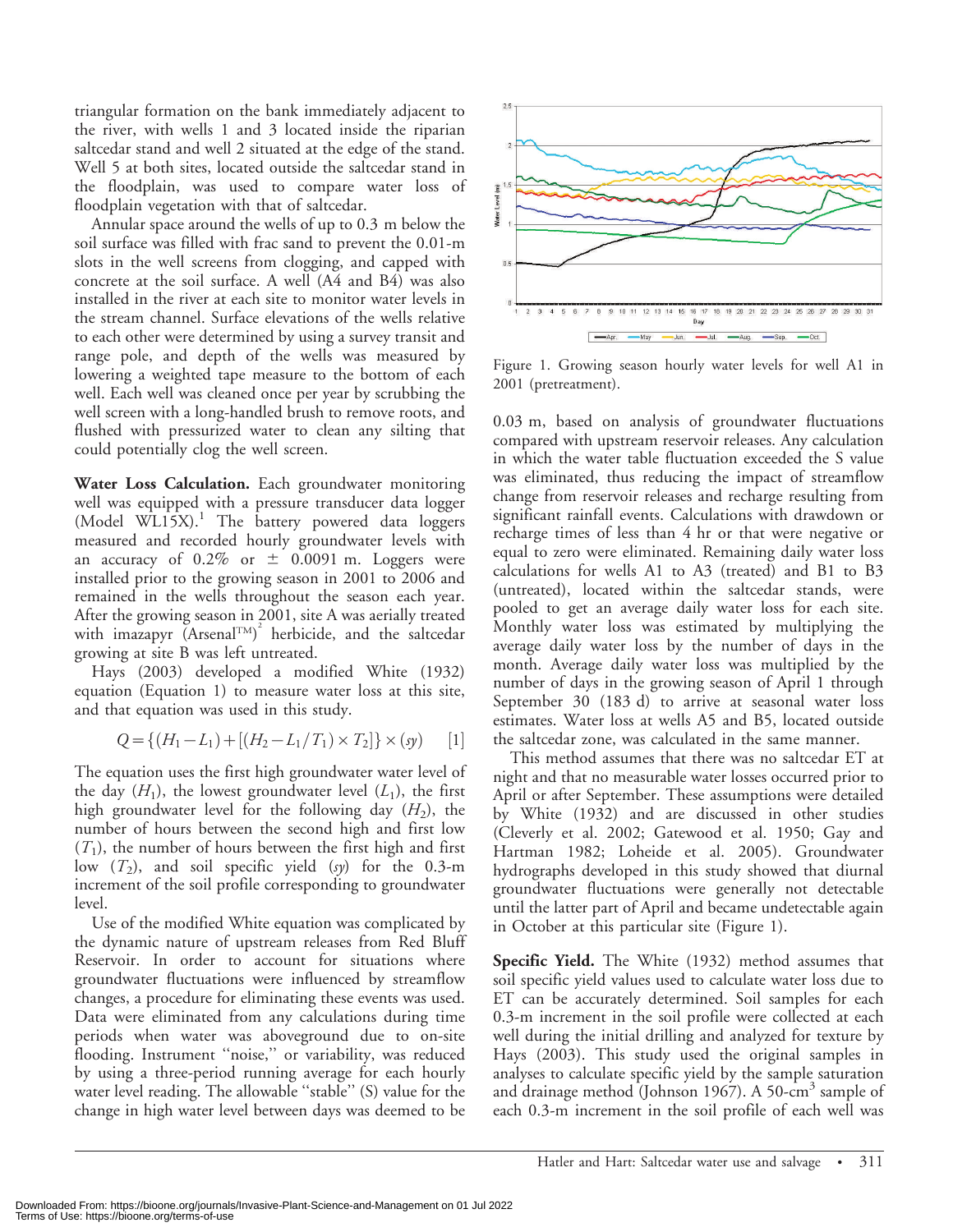Table 1. Coefficient of determination  $(R^2)$  for 2001 sites A and B hourly water level fluctuations (adapted from Hays 2003).

| Well           |                |  |           | A 1 A 2 A 3 A 5 B 1 B 2            |                          |                             | <b>B</b> <sub>3</sub> | B <sub>5</sub> |  |  |
|----------------|----------------|--|-----------|------------------------------------|--------------------------|-----------------------------|-----------------------|----------------|--|--|
|                | $\mathbb{R}^2$ |  |           |                                    |                          |                             |                       |                |  |  |
| A1             | 1              |  |           | 0.96 0.98 0.11 0.95 0.96 0.86 0.96 |                          |                             |                       |                |  |  |
| A2             |                |  |           | 0.86 0.04 0.88 0.93 0.85 0.94      |                          |                             |                       |                |  |  |
| A3             |                |  | $1 \quad$ |                                    | 0.07 0.97 0.93 0.98 0.88 |                             |                       |                |  |  |
| A5             |                |  |           | $1 \quad$                          |                          | $0.12$ $0.10$ $0.04$ $0.06$ |                       |                |  |  |
| B1             |                |  |           |                                    | $1 \quad$                |                             | 0.98 0.88             | 0.97           |  |  |
| B2             |                |  |           |                                    |                          |                             | $1 \t 0.90$           | 0.98           |  |  |
| B <sub>3</sub> |                |  |           |                                    |                          |                             | $1 \quad \Box$        | 0.92           |  |  |
| B <sub>5</sub> |                |  |           |                                    |                          |                             |                       |                |  |  |

oven dried in a sample can for 24 hr. The sample was then saturated, covered to prevent evaporation, and allowed to drain through a sieve into a holding pan for 24 hr. Specific yield was then calculated by subtracting the weight of the gravity drained sample from the weight of the saturated sample, divided by the total volume of water applied. This process was repeated three times for each 0.3-m increment and averaged for specific yield calculations.

Water Salvage Calculation. A comparison of hourly water level fluctuations at sites A (treated) and B (untreated) in 2001 (pretreatment) showed a significant correlation between wells 1 to 3 within and between sites (Table 1). This relationship was used to estimate water salvage at site A (treated) in 2002 to 2006 after chemically treating saltcedar.

In order to estimate potential water salvage from saltcedar control, datum from adjacent sites A (treated) and B (untreated) was collected 1 yr prior to treatment (2001) for baseline data and to determine their relationship. After chemical treatment of site A at the end of 2001, the control (site B) was used in subsequent years (2002 to 2006) to predict what the water use calculation would have been under a no-treatment situation. This allowed for a simple comparison between actual and predicted water loss at site A (treated) to arrive at estimated salvage due to saltcedar control (Equation 2).

$$
Salvage = [A1 \times (By/B1)] - (Ay)
$$
 [2]

The equation uses the site A pretreatment (2001) seasonal water loss  $(A_1)$ , untreated site B seasonal water loss for the year in question  $(B_v)$ , untreated site B seasonal water loss in 2001  $(B_1)$ , and site A post-treatment seasonal water loss for the year in question  $(A_v)$ .

Statistical Analysis. Statistical analyses were performed on water loss calculations for both sites A and B in all years to identify outliers and determine if treatment effects were significant. Daily water loss calculations for each well were analyzed for outliers on a yearly basis using box-plots (Frigge et al. 1989). Values that fell outside 1.5 times the interquartile range were examined in relation to surrounding days and daily water loss estimates found in the literature and were excluded from final seasonal water loss calculations if they were deemed unreasonable. A Levene's test for homogeneity of variances was conducted on average daily water loss calculations on each well by season (Zar 1999). Upon discovering heteroscedasticity, the Welch and Brown-Forsythe corrections were applied after conducting single-factor ANOVA on the average daily water loss calculations at each site to determine if there were significant differences between years of data and treatments (Zar 1999). A Games-Howell–pair-wise post hoc test was then conducted to determine homogeneous subsets of seasonal water loss calculations (Day and Quinn 1989). Standard error of the mean daily water loss for both sites was calculated on a yearly basis for use in displaying variability in the results (Freund 1984). The standard error values for site A (treated) were utilized to display variability in water salvage estimates for each year.

## Results and Discussion

Specific Yield. Our results produced a wide range of specific yield values to be used in water loss calculations. Specific yield at the treated site  $(A)$  ranged from  $3\%$  for clay to 21% for sand. Fine sand was the predominant soil texture at the treated site (A) with calculated specific yield values ranging from 16 to 20%. The untreated site (B) had an overall specific yield range of 3% for silty clay to 22% for sand. The predominant soil texture at the untreated site (B) was fine sandy loam with a calculated specific yield range of 5 to 13%. Johnson (1967) reviewed specific yield values in the literature at that time and compiled a list of average values ranging from 2.5% for sandy clay to 34% for sand. Loheide et al. (2005) offered a similar list with values ranging from 1.5% for sandy clay to 32% for sand.

Water Loss. Inside the Saltcedar Zone. Seasonal water loss calculations for wells located within the saltcedar zone at sites A (treated) and B (untreated) are shown in Figure 2. There was no significant difference ( $P < 0.05$ ) in standlevel calculated water loss in 2001 (pretreatment) between site A and B, and as a result, data from both sites were pooled to arrive at a pretreatment baseline seasonal water loss calculation of 1.18 m.

Hart et al. (2005) reported water loss figures at this site for 2001 to 2003 with notably different results than those reported in this study. Hart et al. (2005) reported an average water loss of 2.34 m in 2001 pretreatment. Water loss for 2002 and 2003 was reported as 1.94 and 2.03 m at site B (untreated), and 0.17 and 0.04 m at site A (treated), respectively (Hart et al. 2005). This study calculated 2002

<sup>312 •</sup> Invasive Plant Science and Management 2, October–December 2009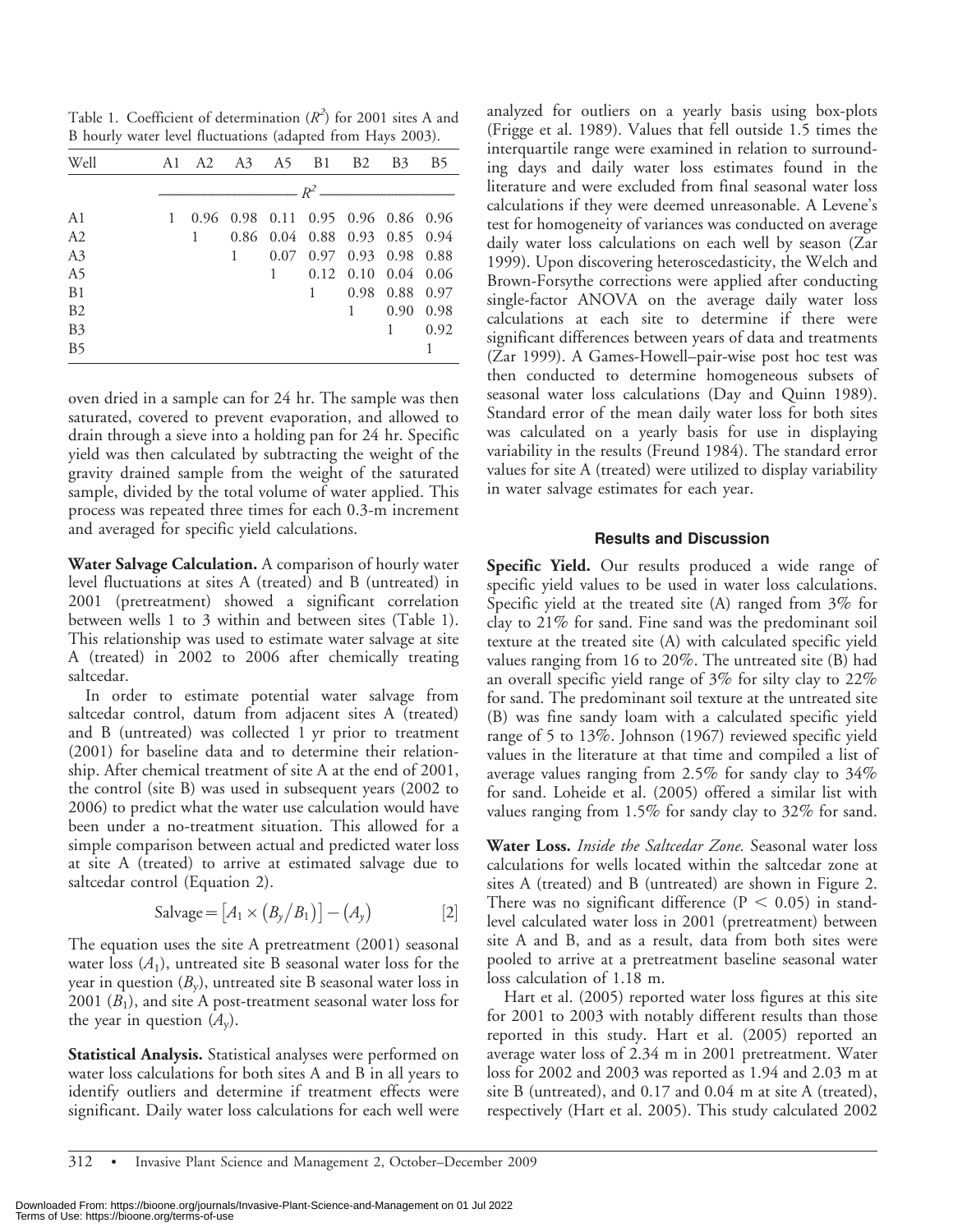

Figure 2. Seasonal water loss inside the saltcedar zone at sites A and B 2001 to 2006. Error bars indicate  $\pm$  1 standard error. Letters within bars indicate significant difference ( $P < 0.05$ ).

and 2003 water loss as 0.43 and 0.86 m at site B (untreated), and 0.16 and 0.15 m at site A (treated), respectively. Discrepancy between studies is attributed to differences in specific yield values used in the equation to calculate water loss. Hart et al. (2005) utilized specific yield values for this site given in Hays (2003), whereas this study used specific yield values derived from laboratory analyses.

Gatewood et al. (1950) and Inglis et al. (1996) also used the White (1932) method to calculate saltcedar stand-level ET, and reported a notably wider range of daily water use than this study. Gatewood et al. (1950) reported a range of 1.0 to 14.4 mm/d water use by saltcedar in the Lower Safford Valley in Arizona. Inglis et al. (1996) estimated a saltcedar ET range of 3.9 to 10.4 mm/d in the Lake Mead National Recreation Area of Nevada. The daily average water loss calculated in this study ranged from 2.3 to 6.5 mm/day.

Saltcedar initial mortality rate at site A in 2002 following chemical control was estimated at 90%, leaving virtually no apparent living vegetation present in the riparian zone and producing barely detectable diurnal groundwater fluctuations. Post-treatment water loss at site A dropped to 0.16 m in 2002, or  $14\%$  of the baseline, and site B (untreated) also dropped to 0.43 m, or 37% of 2001. Site A (treated) water loss remained significantly ( $P < 0.05$ ) lower than site B (untreated) through 2005. In 2006, differences in water loss were no longer significant and although water loss never again equaled that of the baseline data, the relationship between sites was similar.

The data raises a number of unexpected questions. Water loss at the untreated site B dropped significantly in 2002, although only the treated site A would be expected to do so. Severe drought in 2002 and 2003 resulted in no water releases from upstream Red Bluff Reservoir in those years, and consequently, some of the monitoring wells periodically went dry. The water table dropped approximately 0.9 m from 2001 to 2002, and was likely below the saltcedar root zone at site B (untreated) in 2002, drastically reducing ET. Decreased saltcedar water use related to a declining water table has been noted in other studies (Butler et al. 2007; Cooper et al. 2006; Devitt et al. 1997). By 2003, the roots appear to have recovered and again found the water table, as evidenced by the sharp increase in water loss at site B (untreated), even though the water table did not recover. In contrast, water loss at site B (untreated) dropped significantly again in 2004 and 2005 due to flooding at the site. Heavy rainfall events and large releases from Red Bluff led to saturated soils and water aboveground for extended periods of time at much of the site. Readily available soil moisture in 2004 and 2005 potentially reduced diurnal groundwater fluctuations and the ability to detect saltcedar water loss at the rates seen in 2003 and 2001. Gatewood et al. (1950 p. 143) encountered a similar scenario, noting that ''the hygrograph from a well for a day when the soil moisture is plentiful will show a low use of water.'' Environmental conditions in 2006 were the most similar to 2001, and site B (untreated) water loss increased to 0.58 m, but never recovered to the pretreatment baseline of 1.18 m. Riparian saltcedar was treated both up- and downriver of site B (untreated), leaving it to be the only living stand of trees in the area. Treatment of the saltcedar directly upriver may have had a direct effect on site B (untreated) resulting in underestimated water loss.

As expected, water loss at the treated site A decreased dramatically following saltcedar control and remained very low through 2004. Pretreatment vegetation transects completed by Hays (2003) show that in 2001 (pretreatment) site A had approximately 1,280 saltcedar plants/ha providing 80% canopy cover, and that only 8% herbaceous understory was present. As previously stated, saltcedar initial mortality rated 1 yr after treatment (2002) was estimated at 90%, and little to no green vegetation was evident. Vegetation began returning to site A (treated) in the form of grasses and forbs the second year (2003) after saltcedar treatment. Weeks et al. (1987) used the eddy correlation method to measure daily water use by replacement vegetation after clearing saltcedar on the Pecos River in New Mexico and found that grasses and forbs were using 0.5 to 1.4 mm/d. Comparably, daily water loss at site A (treated) was calculated at 0.9 to 1.1 mm/d posttreatment in 2002 to 2004. Water loss in the year after treatment (2002) is attributable to evaporation from the bare soil, as there was minimal green vegetation on the site at that time. Water loss at site A (treated) did not increase significantly in 2003 and 2004 even though grasses and forbs had returned to the site, whereas water loss did increase significantly at site B (untreated) in 2003 due to the ability of saltcedar to tap the deeper water resources. Notable saltcedar regrowth began to take place in 2005 and increasingly so in 2006, and is likely the cause of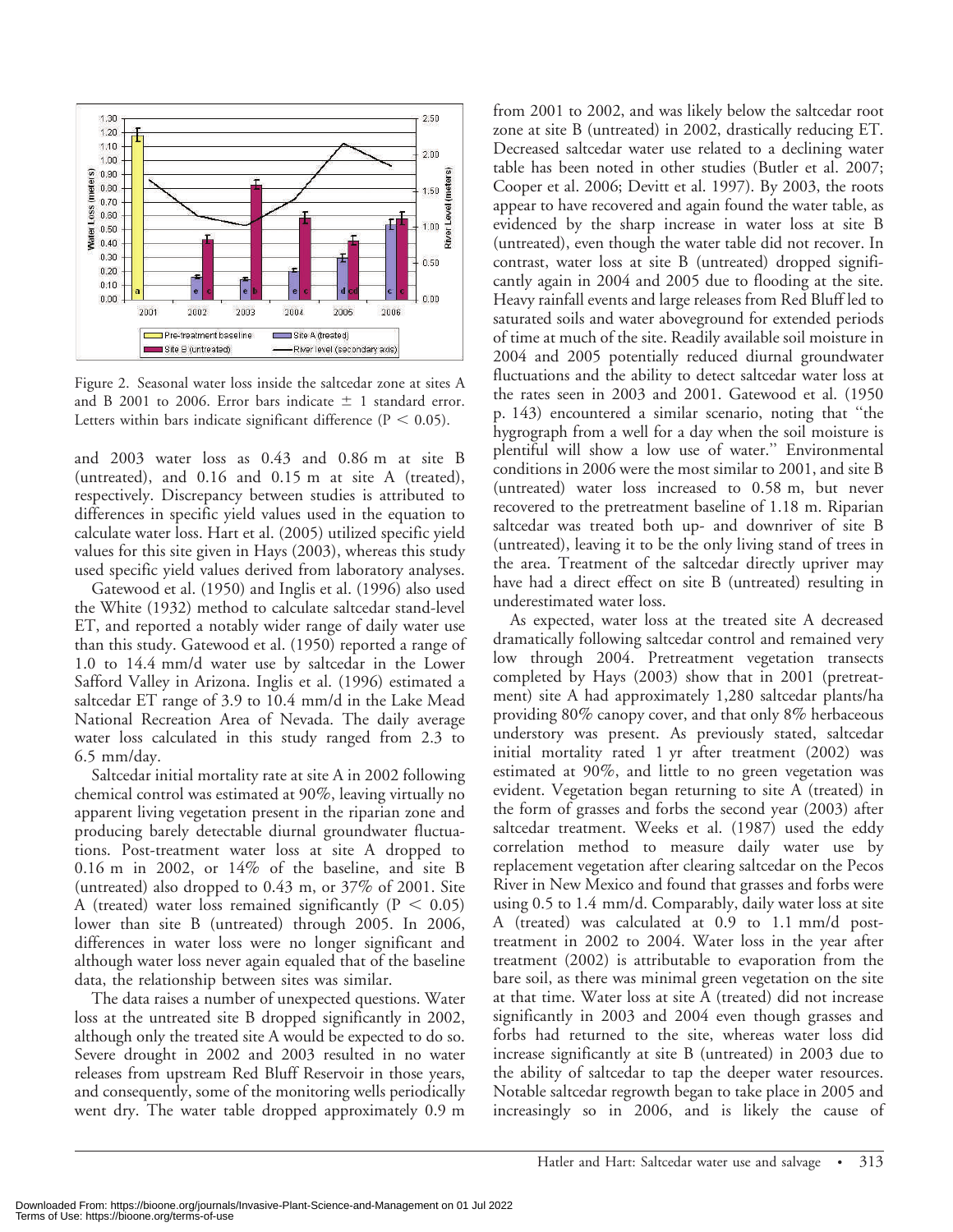corresponding increases in water loss at site A (treated) in those years. Transects completed at site A (treated) in 2006 revealed that saltcedar canopy had regrown to about 25% of pretreatment estimates, and herbaceous understory vegetation had also increased from 8 (pretreatment) to 25% cover. In addition, approximately 50% of saltcedar at site A (treated) showed foliage regrowth and were counted as live trees, reducing the effectiveness of the treatment on saltcedar mortality.

The range of water loss attributable to saltcedar calculated at site B (untreated) throughout the course of this study agrees quite well with other estimates found throughout the literature. The minimum seasonal ET estimate found in the literature was 0.43 m/yr, and the maximum was 3.0 m/yr. This study calculated an average seasonal minimum of 0.42 m/yr and a maximum of 1.18 m/yr in years 5 and 1, respectively, and was highly dependent upon site specific variability. The highest water loss estimate was calculated during optimum conditions for the methodology employed by this study, leading to the conclusion that the lowest estimates may underestimate the true level of water loss in those years. Recent sap flow studies (Moore et al. 2008) have also shown that saltcedar does transpire at night, although at a much lower rate, which is not considered in the White (1932) method used in this study. Taking these factors into consideration, it is believed that the water loss figures calculated in this study are conservative.

Outside the Saltcedar Zone. Two wells (A5 and B5) were located outside the saltcedar zone at both the treated (A) and untreated (B) sites, respectively. Vegetation surrounding these wells, predominantly fourwing saltbush and honey mesquite, received no chemical treatment at either site throughout the course of the study. Seasonal water loss outside the saltcedar zone is compared with water loss within the saltcedar zone for both sites in Figure 3.

Water loss at well B5 was significantly ( $P < 0.05$ ) lower than the average water loss of wells located in the saltcedar zone at site B (untreated) in all years. Water loss at well B5 displayed much lower water loss in 2002 and 2003 in response to drought conditions and no releases from upstream Red Bluff Reservoir. Of particular interest was the continued decrease in water loss at well B5 from 2002 to 2003, as opposed to the sharp increase in water loss at wells B1 to B3 (saltcedar zone) in 2003. This is indicative of the ability of saltcedar to access deeper groundwater than the native species located in the floodplain. In contrast to the 2002 to 2003 scenario, water loss at well B5 increased in 2004 and 2005, while water loss at wells B1 to B3 (saltcedar zone) decreased. Periodic site flooding and water aboveground at wells B1 to B3 (saltcedar zone) in those years affected the ability to detect diurnal groundwater fluctuations. More readily available water in the floodplain,



Figure 3. Comparison of seasonal water loss for wells 1 to 3 (inside the saltcedar zone) and well 5 (outside the saltcedar zone) at the treated (A) and untreated (B) sites. Error bars indicate  $\pm$  1 standard error. Letters within bars indicate significant differences  $(P < 0.05)$  across all years within each site.

and the ability to detect increased diurnal fluctuations contributed to the increased water loss at well B5. This indicates that water loss was probably underestimated in the saltcedar zone at site B (untreated) in 2004 and 2005.

Water loss at well A5 was significantly lower ( $P < 0.05$ ) than the average water loss of wells A1 to A3 (saltcedar zone) in 2001 to 2003 and displayed the same downward trend as that of well B5 water loss. The relationship between well A5 and wells A1 to A3 (saltcedar zone) changed dramatically in 2004 and 2005 with well A5 showing significantly higher water loss than those located in the saltcedar zone for those years. Water availability onsite from increased precipitation and upstream reservoir releases possibly made groundwater more accessible to the floodplain vegetation surrounding well A5 in the absence of riparian saltcedar water use. In 2006, wells A5 and A1 to A3 (saltcedar zone) returned to their original relationship with wells within the saltcedar zone showing significantly higher water loss than well A5. This may be attributed to increased water loss at wells A1 to A3 (saltcedar zone) due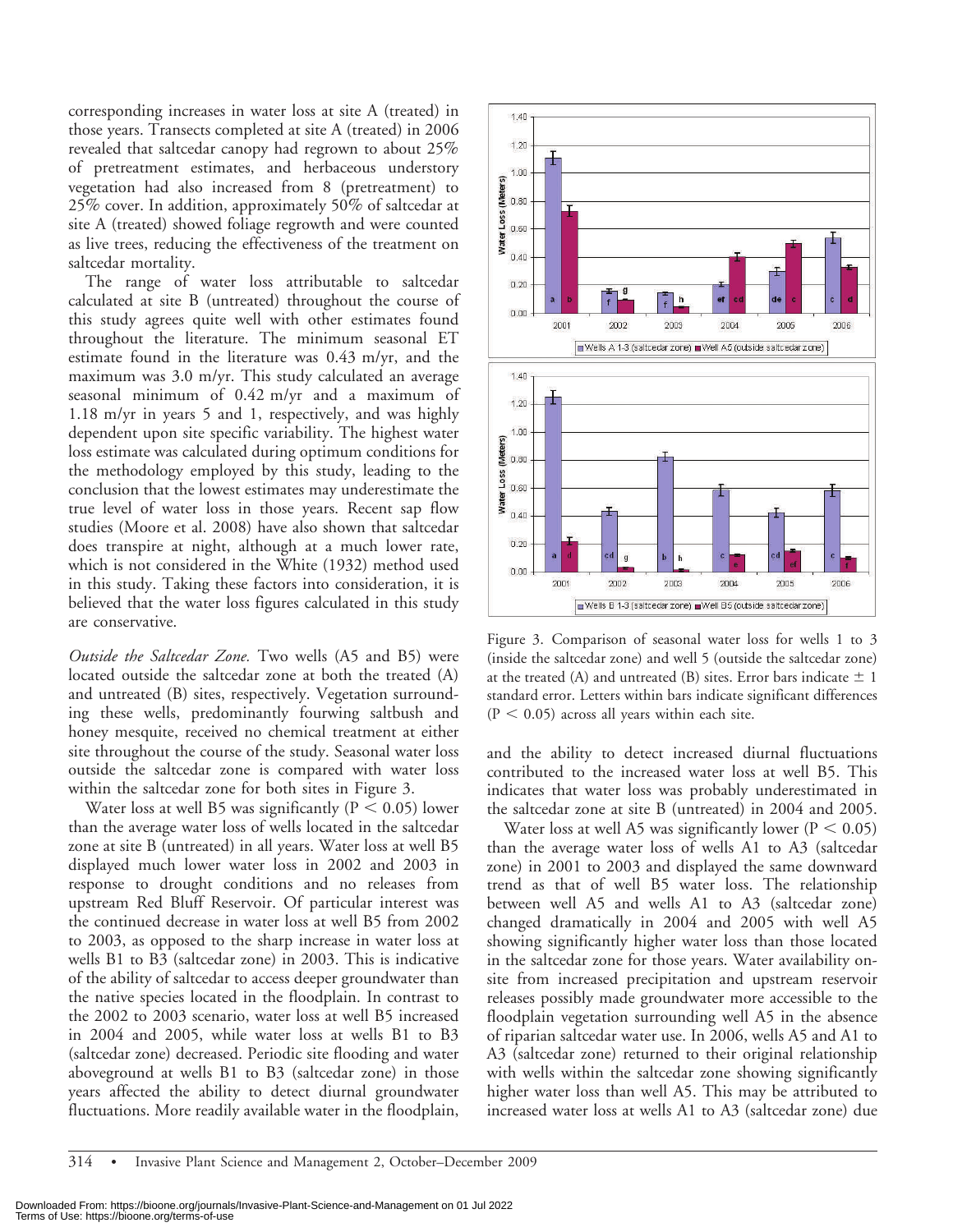|      | Water salvage<br>average | Water salvage average | Standard error | Water salvage<br>minimum | Water salvage<br>maximum |  |  |  |
|------|--------------------------|-----------------------|----------------|--------------------------|--------------------------|--|--|--|
|      | $\%$                     |                       |                |                          |                          |  |  |  |
| 2002 | 63                       | 0.27                  | 0.013          | 0.26                     | 0.28                     |  |  |  |
| 2003 | 82                       | 0.68                  | 0.012          | 0.67                     | 0.69                     |  |  |  |
| 2004 | 65                       | 0.38                  | 0.015          | 0.37                     | 0.40                     |  |  |  |
| 2005 | 31                       | 0.13                  | 0.028          | 0.10                     | 0.16                     |  |  |  |
| 2006 |                          | 0.04                  | 0.037          | 0.00                     | 0.08                     |  |  |  |

Table 2. Seasonal water salvage for site A (treated) 2002 to 2006.

to saltcedar regrowth. Caution must be used when making direct comparisons between wells A1 to A3 (saltcedar zone) and well A5 due to very low correlation between hourly diurnal water fluctuations (Table 1) and very low correlation between well A5 and river level.

Water Salvage. The original strategy (Hays 2003) for calculating water salvage from saltcedar control was to use the site B (untreated) water loss calculations to predict what water loss would have been at site A in 2002 to 2006 had it been left untreated. Since no significant difference  $(P =$ 0.94) between sites existed in 2001 (pretreatment), the data were pooled to arrive at an average pretreatment baseline water loss of 1.18 m. Given the high degree of correlation between sites presented in Table 1 and the pooled pretreatment data, water loss at site A (treated) was simply subtracted from water loss at site B (untreated) on a yearly basis in 2002 to 2006 to calculate an estimated seasonal water salvage. Seasonal water salvage results are presented in Table 2.

Water salvage immediately following chemical saltcedar control in 2002 was calculated to be 0.27 m and was surprisingly low compared to the 2003 and 2004 figures. As stated previously in the water loss discussion, the area experienced drought conditions in 2002, which led to a significant drop in the water table and less water available for saltcedar ET. Consequently, the potential water salvage was decreased significantly due to the substantially lower water loss calculated at site B (untreated) that year. The highest potential water salvage occurred in 2003, resulting directly from the increased water losses calculated at the untreated site B that year. Although site conditions were similar in 2002 and 2003, it appears that the saltcedar root system at site B (untreated) was able to access and begin ''pumping'' groundwater again, registering higher diurnal fluctuations and water loss in 2003. In the absence of competition from saltcedar, grasses and forbs began returning to site A (treated) in 2003 and were present throughout the growing season in all following years of the study. It is apparent that these plants were incapable of tapping the shallow aquifer in drought years when saltcedar was able to do so. Water salvage remained significant in 2004 and 2005 while decreasing in response to lower water losses at site B (untreated) and higher ET losses at site A (treated) due to saltcedar regrowth. There was no significant difference ( $P = 1.00$ ) in water loss calculations for site A (treated) and B (untreated) in 2006; therefore, the water salvage figure for 2006 presented herein is not significant.

Water salvage resulting from saltcedar control or removal is highly dependent on replacement vegetation and other site-specific conditions. Weeks et al. (1987) predicted water salvage on the Pecos River in New Mexico to be 0.20 to 0.40 m/yr with replacement vegetation consisting of grasses, forbs, and halberdleaf orach (Atriplex patula L.). Culler et al. (1982) calculated a water salvage range of 0.36 to 0.66 m/yr on bare ground following saltcedar removal on the Gila River in Arizona. Hays (2003) estimated 0.40 m/yr annual water salvage from chemically controlling saltcedar on the Colorado River in Texas, but did not report the composition of replacement vegetation. Nagler et al. (2008) estimated potential water salvage from saltcedar control to range from  $-0.2$  to 0.6 m/yr, based on site revegetation by cottonwood trees and saltgrass [*Distichlis spicata* (L.) Green], respectively. This study calculated water salvage resulting from chemical control of saltcedar to be 0.13 to 0.68 m/yr, based on natural revegetation of the study site with grasses, forbs, and saltcedar regrowth. This assumption is appropriate for the Pecos River in Texas, as grasses and forbs comprised the natural riparian vegetation along the river prior to saltcedar invasion (Wilcox et al. 2006). The lowest seasonal water salvage  $(0.13 \text{ m})$  occurred 4 yr after treatment presumably due to saltcedar regrowth at the treated site. Although regrowth at the treated site 4 and 5 yr after treatment did not equal the density of saltcedar growth prior to chemical treatment, the ''oasis effect'' possibly increased the ET potential of individual trees. Ansley et al. (1998) studied transpiration by honey mesquite trees in high density versus thinned stands and found that water use by individual trees was significantly higher in the thinned stands. It was concluded that within a limited pool of water, intraspecific competition forced mesquite in high density stands to use water more conservatively (Ansley et al. 1998).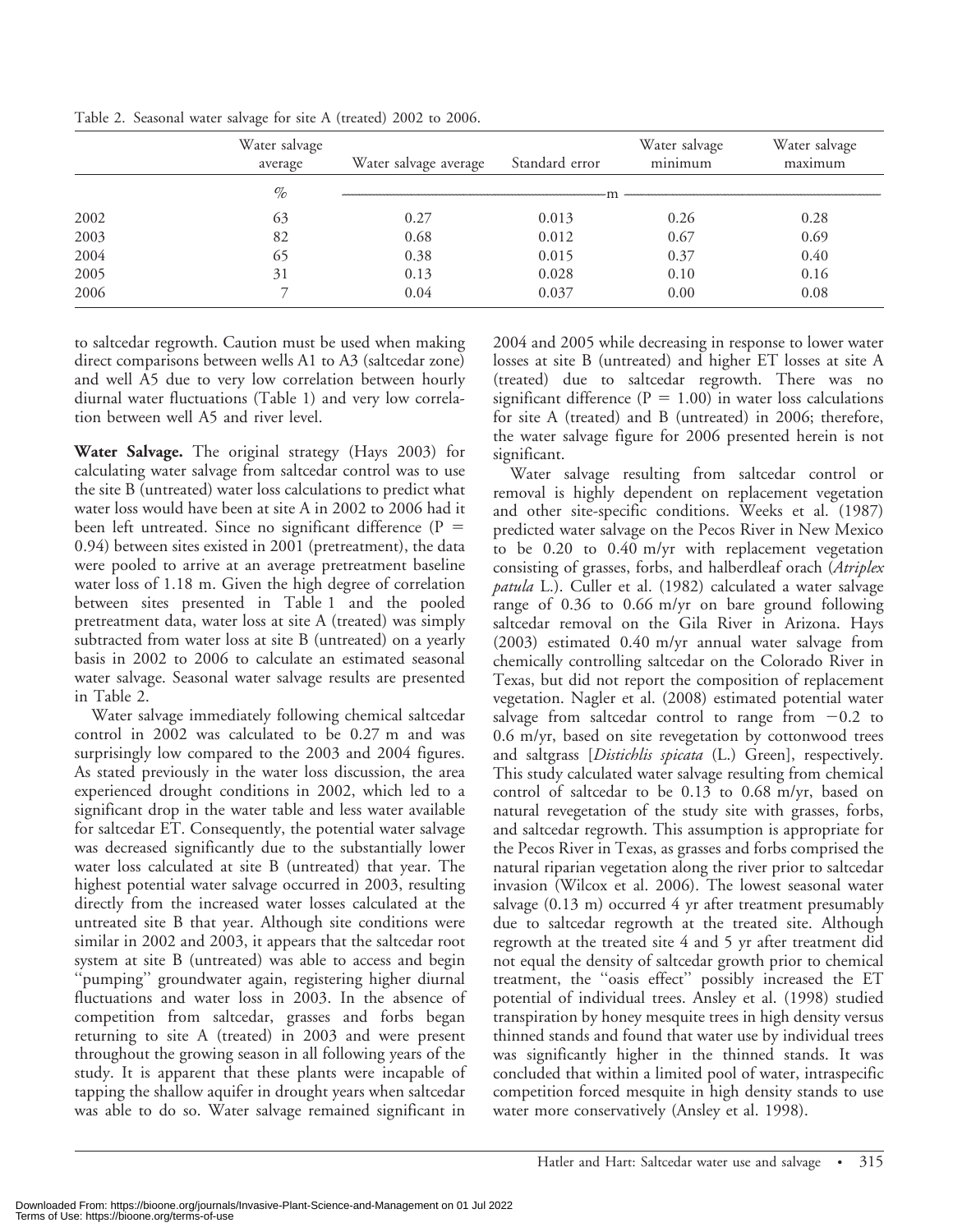Significant localized, temporary water savings were achieved at this study site by chemically controlling saltcedar. Beneficial effects on the shallow aquifer adjacent to the Pecos River were observed for approximately 4 yr, after which the effects appeared to be negligible. A followup management strategy to control saltcedar regrowth will need to be implemented if long-term water savings are to be achieved by chemical control. Long-term water savings are not likely to be realized in areas where aggressive and sustained saltcedar regrowth monitoring and treatment are not physically or economically feasible. Others researching saltcedar water use have also expressed the need for a posttreatment management program to achieve sustained water salvage (Glenn and Nagler 2005; Sala et al. 1996). The natural revegetation that occurred on this study site exhibited lower ET potential than the saltcedar it replaced, resulting in net water salvage in the years after treatment and before significant saltcedar regrowth. This study may not be applicable to, and long-term net water salvage may not occur on, other river systems where cottonwoods, willows, or other phreatophytes are likely to be the replacement vegetation following control or removal of saltcedar.

#### Sources of Materials

<sup>1</sup> Pressure transducer data logger, Model WL15X, Global Water<br>Instrumentation, Inc., 11390 Amalgam Way, Gold River, CA 95670.

<sup>2</sup> Arsenal<sup>TM</sup> herbicide, BASF Corporation, Agricultural Products, 26 Davis Drive, Research Triangle Park, NC 27709.

#### Acknowledgments

Our gratitude is extended to Carol Thompson and Roger Wittie, Tarleton State University faculty, for assistance with data analysis. Work supported by the Rio Grande Basin Initiative administered by the Texas Water Resources Institute, Texas AgriLife Research and Extension with funds provided through a grant from Cooperative State Research, Education, and Extension Service, U.S. Department of Agriculture, under Agreement No. 2008-45049-04328. Funding was also provided by the Texas State Soil and Water Conservation Board through the Environmental Protection Agency Clean Water Act Section 319(h) program.

#### Literature Cited

- Ansley, R. J., B. A. Trevino, and P. W. Jacoby. 1998. Intraspecific competition in honey mesquite: leaf and whole plant responses. J. Range Manage. 51:345–352.
- Butler, J. J., G. J. Kluitenberg, D. O. Whittemore, S. P. Loheide II, W. Jin, M. A. Billinger, and X. Zhan. 2007. A field investigation of phreatophyte-induced fluctuations in the water table. Water Resour. Res. 43:W02404, doi:10.1029/2005WR004627.
- Clayton, L. A. 2002. Saltcedar Management Strategies and Effects on Water Quality and Quantity of the Pecos River. M.S. thesis. College Station, TX: Texas A&M University. 87 p.
- Cleverly, J. R., C. N. Dahm, J. R. Thibault, D. J. Gilroy, and J. E. Allred Coonrod. 2002. Seasonal estimates of actual evapo-transpiration from Tamarix ramosissima stands using three-dimensional eddy covariance. J. Arid Environ. 52:181–197.
- Cooper, D. J., J. S. Sanderson, D. I. Stannard, and D. P. Groeneveld. 2006. Effects of long-term water table drawdown on evapotranspiration and vegetation in an arid phreatophyte community. J. Hydrol. 325:21–34.
- Culler, R. C., R. L. Hanson, R. M. Myrick, R. M. Turner, and F. P. Kipple. 1982. Evapotranspiration Before and After Clearing Phreatophytes, Gila River Flood Plain, Graham County, Arizona. Geological Survey Professional Paper 655-P. Washington, DC: United States Government Printing Office. 67 p.
- Day, R. W. and G. P. Quinn. 1989. Comparisons of treatments after an analysis of variance in ecology. Ecol. Monogr. 59:433–463.
- Devitt, D. A., J. M. Piorkowski, S. D. Smith, J. R. Cleverly, and A. Sala. 1997. Plant water relations of *Tamarix ramossissima* in response to the imposition and alleviation of soil moisture stress. J. Arid Environ. 35: 527–540.
- DiTomaso, J. M. 1998. Impact, biology, and ecology of saltcedar (Tamarix spp.) in the southwestern United States. Weed Technol. 12: 326–336.
- [EPA] Environmental Protection Agency. 1993. Paired Watershed Study Design. Paper 841-F-93-009. Washington, DC: United States Government Printing Office. 8 p.
- Freund, J. E. 1984. Modern Elementary Statistics. 6th ed. Englewood Cliffs, NJ: Prentice Hall. Pp. 250–252.
- Frigge, M., D. C. Hoaglin, and B. Iglewicz. 1989. Some implementations of the boxplot. Am. Stat. 43:50–54.
- Gatewood, J. S., T. W. Robinson, B. R. Colby, J. D. Hem, and L. C. Halpenny. 1950. Use of Water by Bottom-Land Vegetation in Lower Safford Valley Arizona. Geological Water-Supply Paper 1103. Washington, DC: United States Government Printing Office. 224 p.
- Gay, L. W. and R. K. Hartman. 1982. ET measurements over riparian saltcedar on the Colorado River. Hydrol. Water Resour. in Arizona and the Southwest 12:9–15.
- Gerla, P. J. 1992. The relationship of water table changes to the capillary fringe, evapotranspiration, and precipitation in intermittent wetlands. Wetlands 12:91–98.
- Glenn, E. P. and P. L. Nagler. 2005. Comparative ecophysiology of Tamarix ramosissima and native tress in western U.S. riparian zones. J. Arid Environ. 61:419–446.
- Hart, C. R. 2005. Pecos River Ecosystem Project Progress Report. Pecos River Basin Assessment Program website. http://pecosbasin.tamu.edu. Accessed: November 17, 2008.
- Hart, C. R., L. D. White, A. McDonald, and Z. Sheng. 2005. Saltcedar control and water salvage on the Pecos River, Texas 1999–2003. J. Environ. Manage. 75:399–409.
- Hays, K. B. 2003. Water Use by Saltcedar (Tamarix spp.) and Associated Vegetation on the Canadian, Colorado and Pecos Rivers in Texas. M.S. thesis. College Station, TX: Texas A&M University. 132 p.
- Inglis, R., C. Deuser, and J. Wagner. 1996. The Effects of Tamarisk Removal on Diurnal Ground Water Fluctuations. National Park Service Technical Report NPS/NRWRD/NRTR-96/93. Washington, DC: National Park Service. 36 p.
- Johnson, A. I. 1967. Specific Yield-Compilation of Specific Yields for Various Materials. Geological Survey Water-Supply Paper 1662-D. Washington, DC: United States Government Printing Office. 74 p.
- Loheide, S. P., J. J. Butler, and S. M. Gorelick. 2005. Estimation of groundwater consumption by phreatophytes using diurnal water table fluctuations: a saturated-unsaturated flow assessment. Water Resour. Res. 41:W07030. 14 p.

316 • Invasive Plant Science and Management 2, October–December 2009